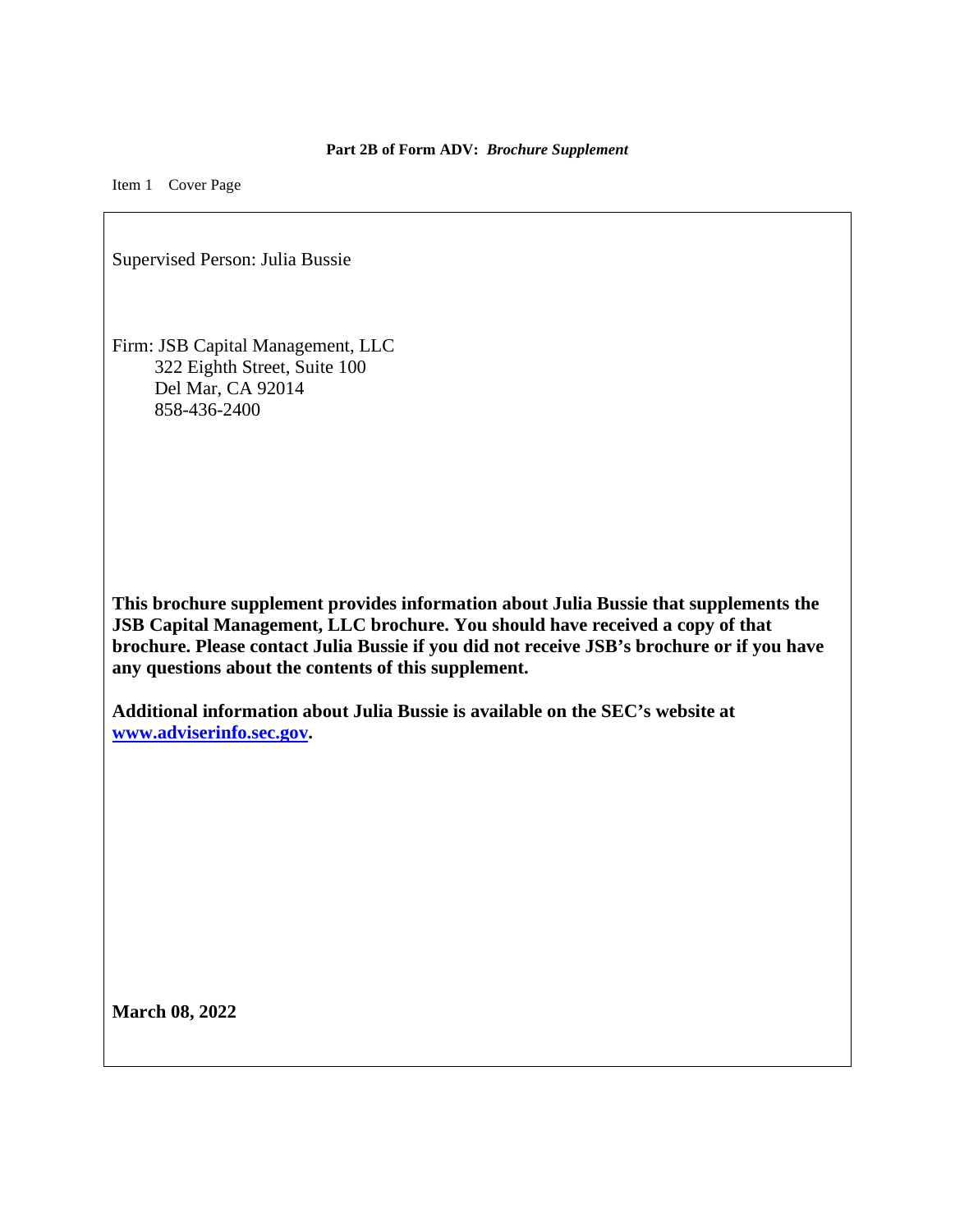## Julia E. Bussie, CMT President, JSB Capital Management Birth year: 1950

| School                                                                               | <b>Years Attended</b> | <b>Year Graduated</b>                                                              | <b>Degree</b> | Major      |
|--------------------------------------------------------------------------------------|-----------------------|------------------------------------------------------------------------------------|---------------|------------|
| Hope College, Holland, MI                                                            | 1968-1972             | 1972                                                                               | B.A.          | German     |
| Northwestern University<br>Grad. School of Mgmt                                      | 1973-1975             |                                                                                    |               | Management |
| Market Technicians Association                                                       |                       | 1998                                                                               | $CMT^*$       |            |
| <b>Name of Firm</b>                                                                  |                       | <b>Nature of Employment</b>                                                        | Mo./Year      | Mo./Year   |
| Western Pacific Capital Management<br>322 Eighth St., Suite 100<br>Del Mar, CA 92014 |                       | <b>Technical Analyst</b>                                                           | 02/2005       | 01/2012    |
| Self-employed                                                                        |                       | Trader/Investor                                                                    | 09/1997       | 02/2005    |
| AG Edwards<br>141 W Jackson<br>Chicago, IL 60604                                     |                       | Analyst<br>Member - Chicago Mercantile Exchange<br>Member - Chicago Board of Trade | 07/1983       | 09/1997    |

**\***CMT stands for Chartered Market Technician, a designation conferred by the Market Technicians Association. To earn a CMT designation, applicants must pass three progressive levels of tests on knowledge and application of technical analysis (often referred to as chart analysis). At the time Julia Bussie earned her CMT, the requirements were to take two levels of tests and the CMT Level 3 qualification was met by writing a Master's level original research paper. This paper is available upon request.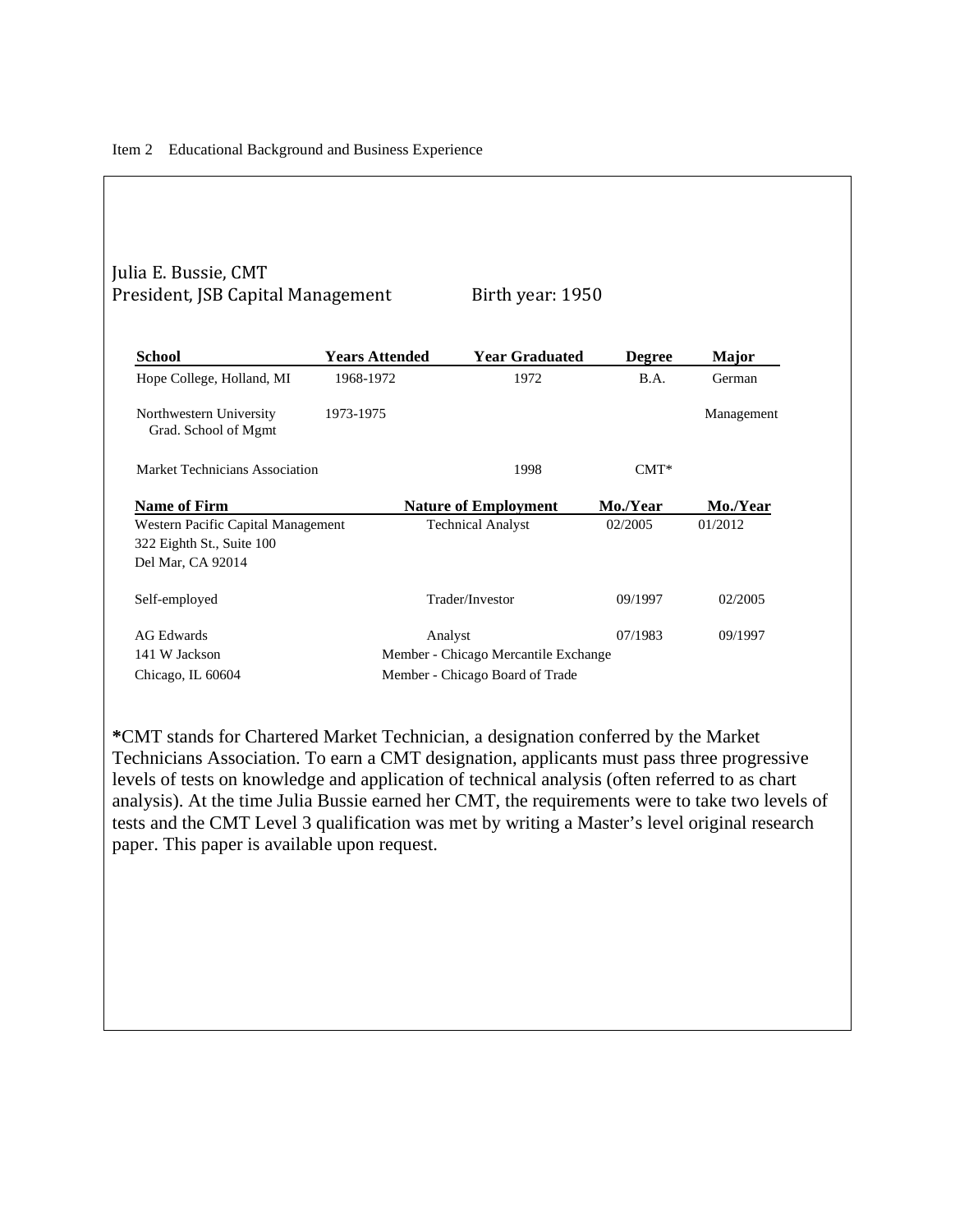Julia Bussie has had no legal or disciplinary events.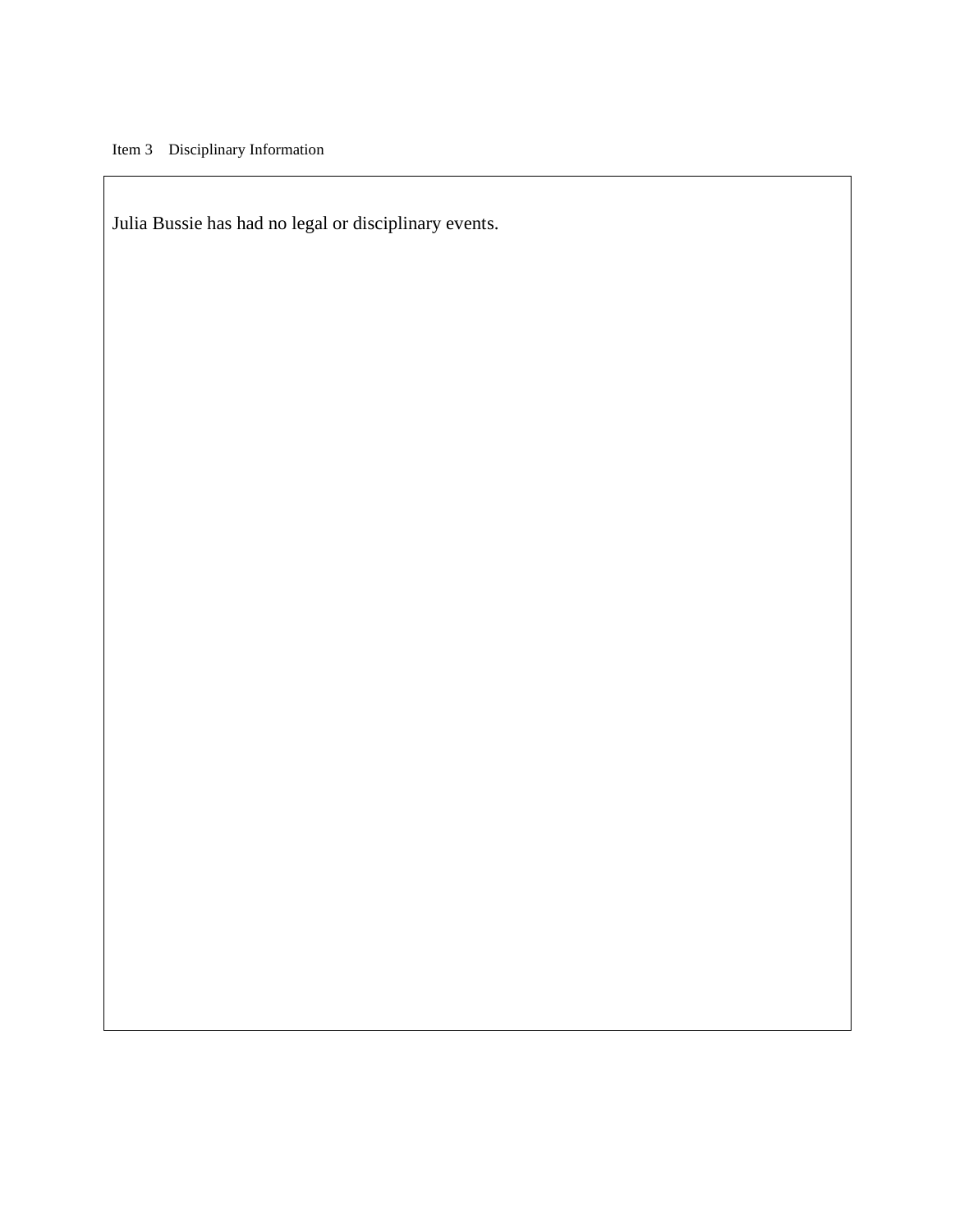Julia Bussie is not actively engaged in any other business activities.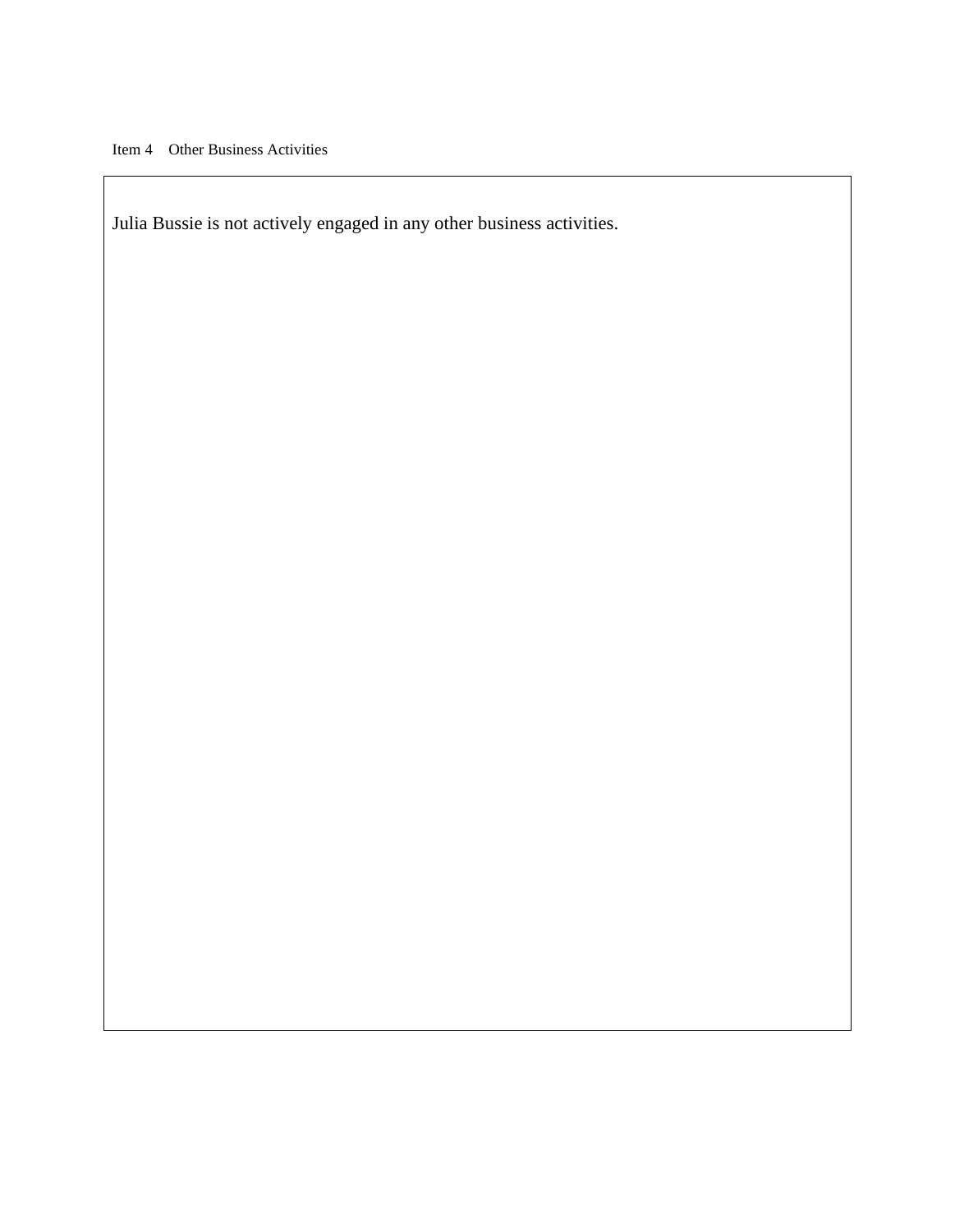Julia Bussie does not receive additional compensation from non-clients for advisory services.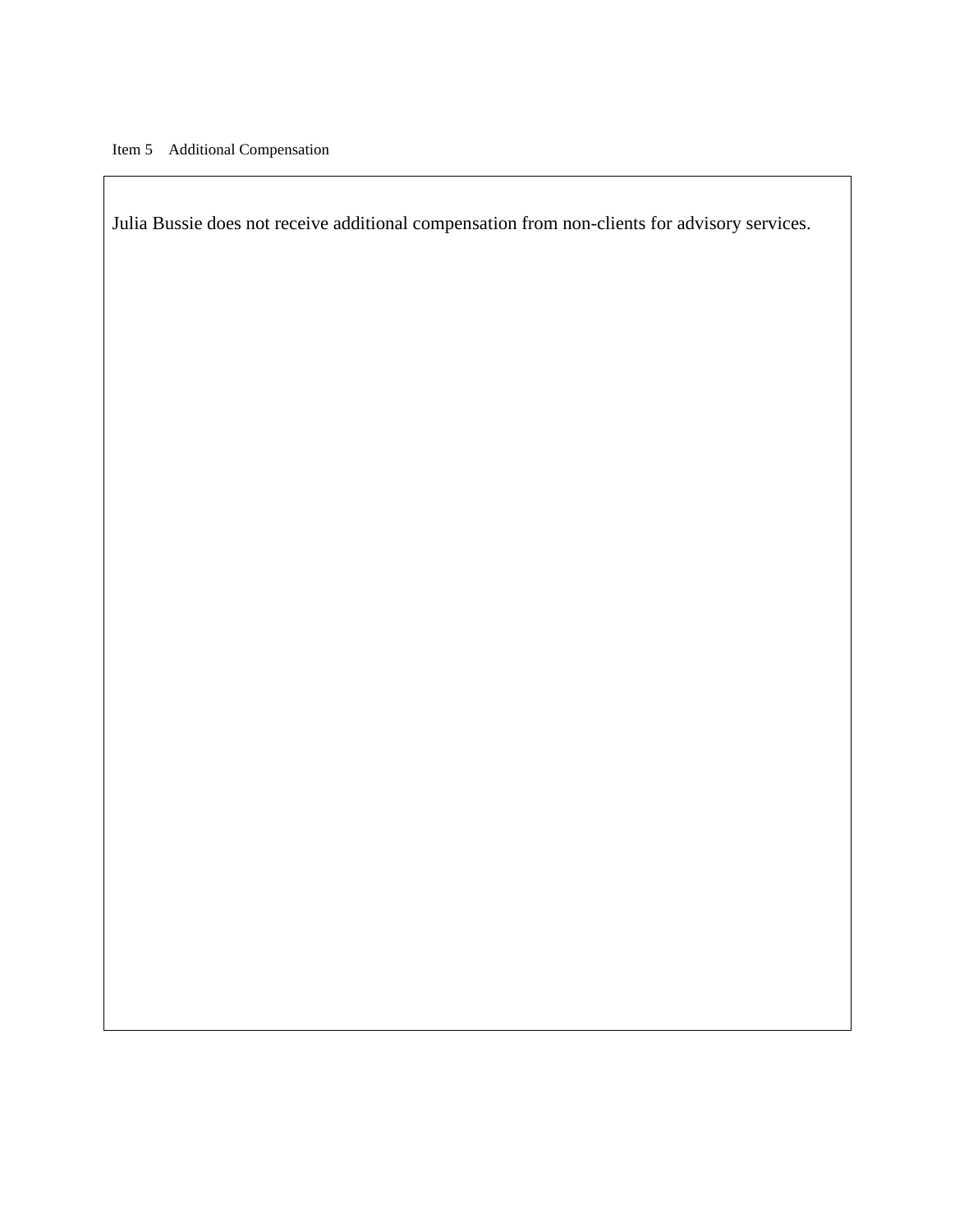As president of JSB, Julia Bussie has no other outside supervision and is herself ultimately responsible for the advice she provides to clients.